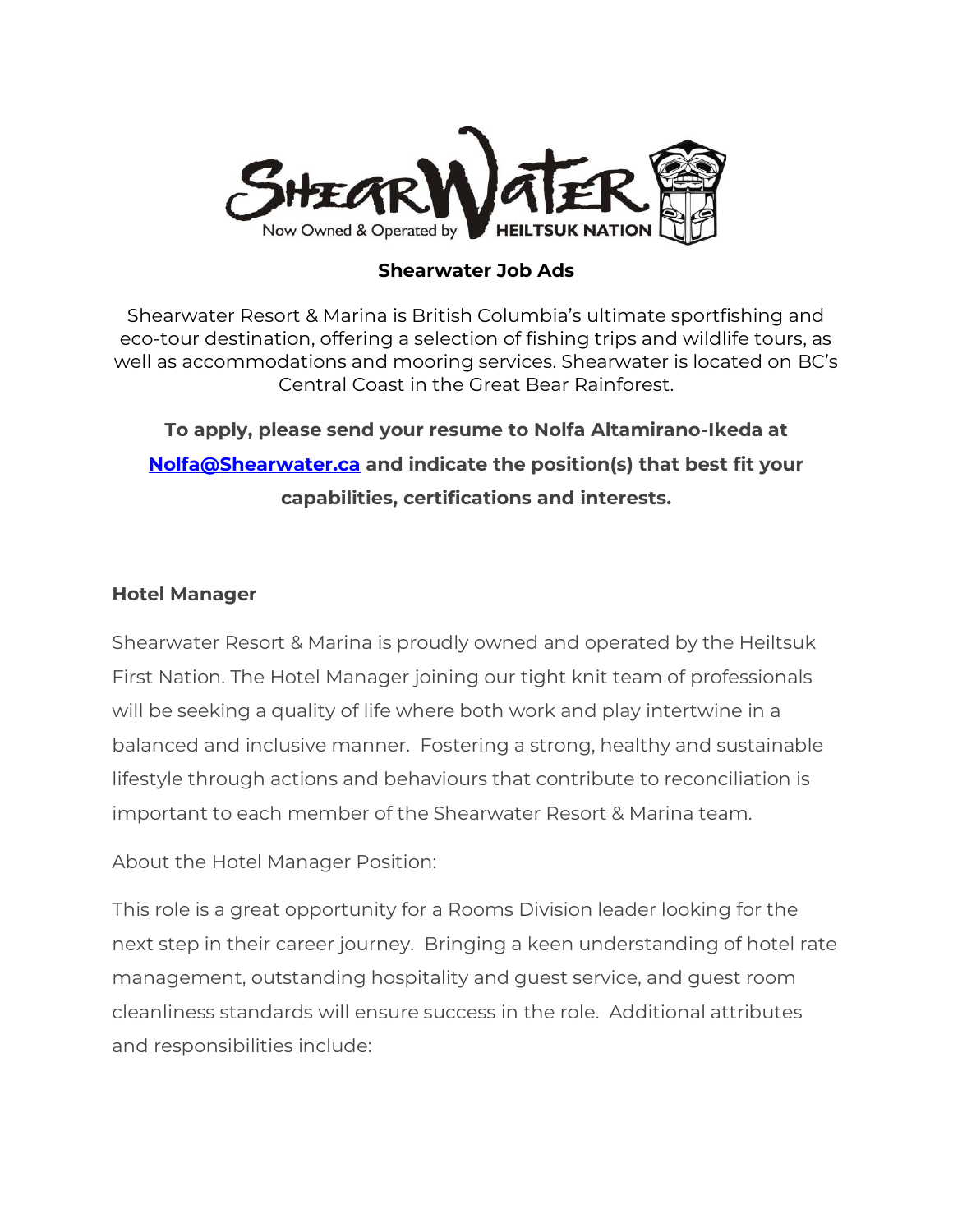- Displays warm hospitality with guests and fellow employees reflecting the values of the Heiltsuk First Nation in all interactions.
- Recruit, train and lead a team of front office and housekeeping employees
- Responsible for all aspects of the Front Office including Customer Service, Reputation Management, Revenue Management and Team Development.
- Responsible for all aspects of the Housekeeping Department including guest room standards, cleanliness, staffing, inventory and the pristine condition of the public spaces.

## **Front Office Supervisor**

Shearwater Resort & Marina is proudly owned and operated by the Heiltsuk First Nation. The Front Office Supervisor joining our tight knit team of professionals will be seeking a quality of life where both work and play intertwine in a balanced and inclusive manner. Fostering a strong, healthy and sustainable lifestyle through actions and behaviours that contribute to reconciliation is important to each member of the Shearwater Resort & Marina team.

About the Front Office Supervisor position:

This role is a leadership role that is able to seamlessly step-up in the absence of the hotel manager while also displaying the capacity to be hands-on with the housekeeping and front desk agents.

While most job requirements can be trained when the role is awarded, a desire to provide a high level of guest service and a natural ability to work with a variety of Property Management Systems is important.

- Displays warm hospitality with guests and fellow employees reflecting the values of the Heiltsuk First Nation in all interactions.
- Excellent customer service skills, with the ability to anticipate guest needs
- Manage reservations and accurately provide inventory on a daily basis
- Answer telephone calls and respond to inquiries and bookings
- Attend to check-ins/check-outs
- Attend to concierge services
- Tend to house-keeping and room preparation if and when needed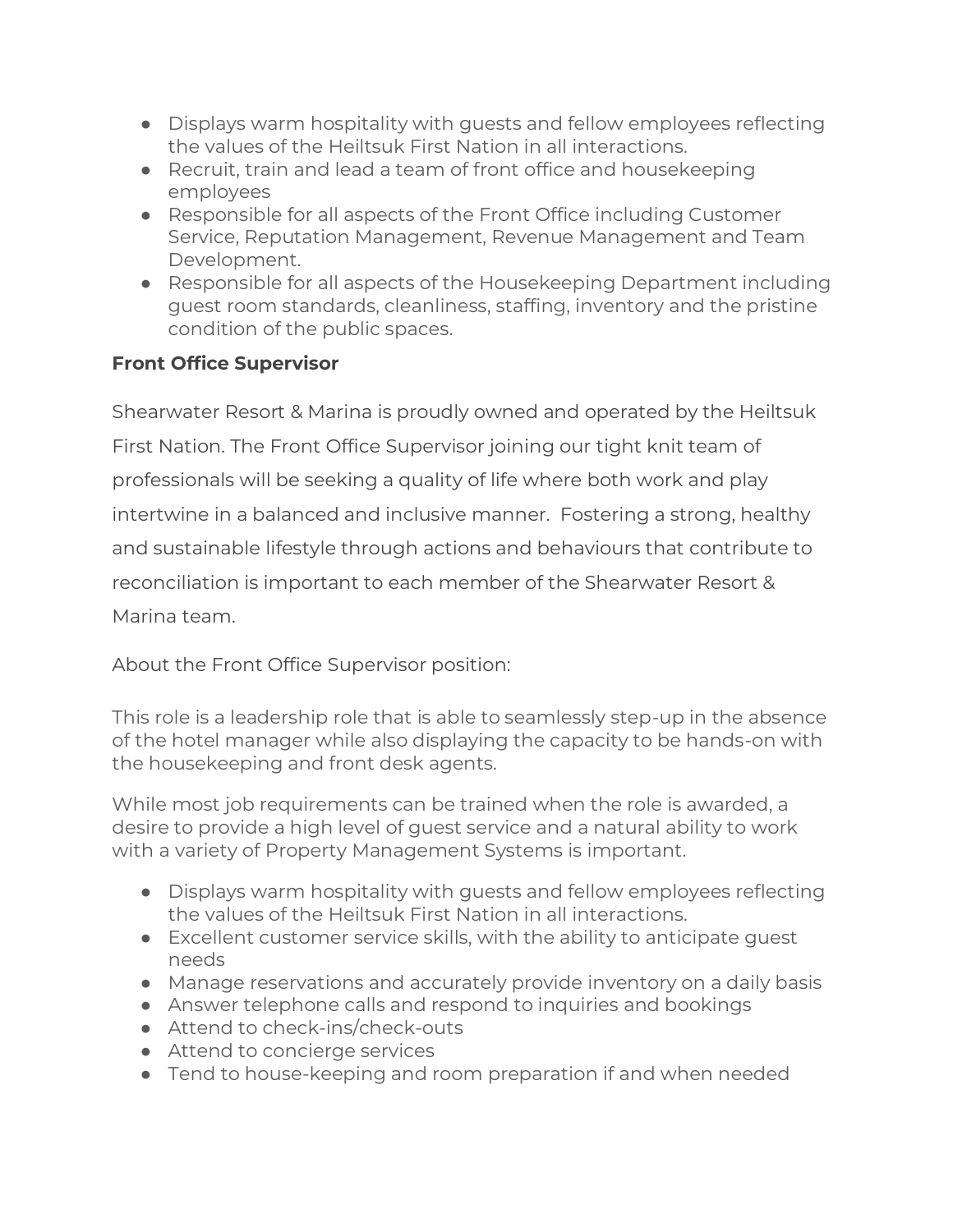- Maximize hotel revenue opportunities through rate and room type management
- Knowledgeable in all aspects of the resort to answering questions = acting as an ambassador for the area
- Ability to make sensible decisions when confronted with problems
- Maintain a professional attitude, and be creative in attending to guest requests
- Completes other duties through the resort as assigned and as business levels demand

## **Front Office Agent**

Shearwater Resort & Marina is proudly owned and operated by the Heiltsuk First Nation. The Front Office Agent joining our tight knit team of professionals will be seeking a quality of life where both work and play intertwine in a balanced and inclusive manner. Fostering a strong, healthy and sustainable lifestyle through actions and behaviours that contribute to reconciliation is important to each member of the Shearwater Resort & Marina team.

About the Front Office Agent Position:

- Displays warm hospitality with guests and fellow employees reflecting the values of the Heiltsuk First Nation in all interactions.
- Excellent customer service skills, with the ability to anticipate guest needs
- Manage reservations and accurately provide inventory on a daily basis
- Answer telephone calls and respond to inquiries and bookings
- Attend to check-ins/check-outs
- Attend to concierge services
- Tend to house-keeping and room preparation if and when needed
- Maximize hotel revenue opportunities through rate and room type management
- Knowledgeable in all aspects of the resort to answering questions = acting as an ambassador for the area
- Ability to make sensible decisions when confronted with problems
- Maintain a professional attitude, and be creative in attending to guest requests
- Completes other duties through the resort as assigned and as business levels demand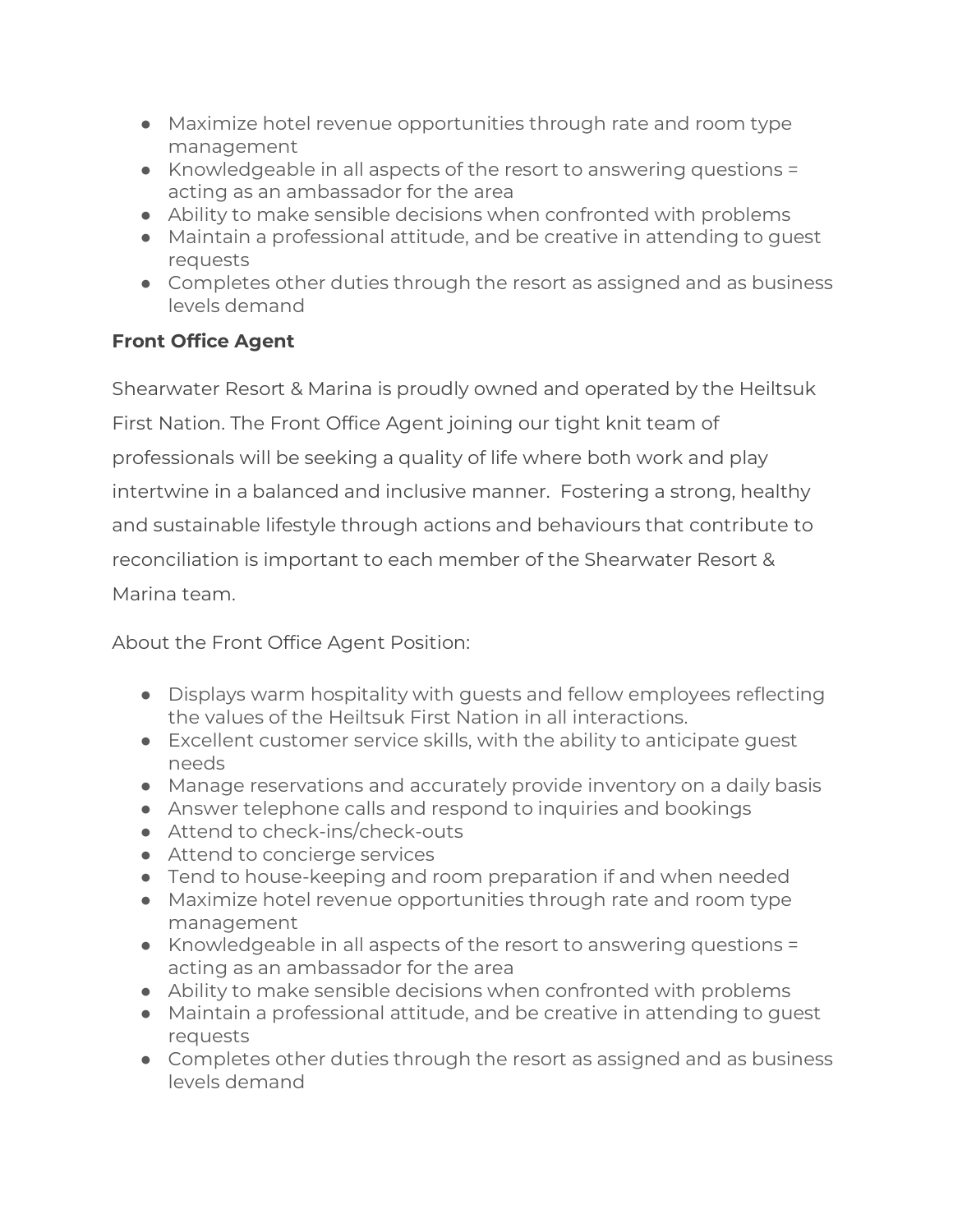#### **Room Attendants**

Shearwater Resort & Marina is proudly owned and operated by the Heiltsuk First Nation. The Room Attendants joining our tight-knit team of professionals will be seeking a quality of life where both work and play intertwine in a balanced and inclusive manner. Fostering a strong, healthy, and sustainable lifestyle through actions and behaviours that contribute to reconciliation is important to each member of the Shearwater Resort & Marina team.

About the Room Attendant position:

Room attendants are **responsible for cleaning and servicing guest rooms in order to provide a pleasant and comfortable experience for guests**. They ensure that all rooms are inviting and clean and they address all guest queries politely and knowledgeably.

No experience is necessary to apply for this role, but there are some job attributes that would be important to ensure success and enjoyment in the position:

- Ability to think on your feet & proactive
- Great attention to detail
- A love for task oriented day which gains in the moment results
- Proven track record in attendance
- Desire to live and work away from the big city in a beautiful central coast setting

### **Fishermen's Bar & Grill Server**

Shearwater Resort & Marina is proudly owned and operated by the Heiltsuk First Nation. The Fishermen's Bar & Grill Server joining our tight knit team of professionals will be seeking a quality of life where both work and play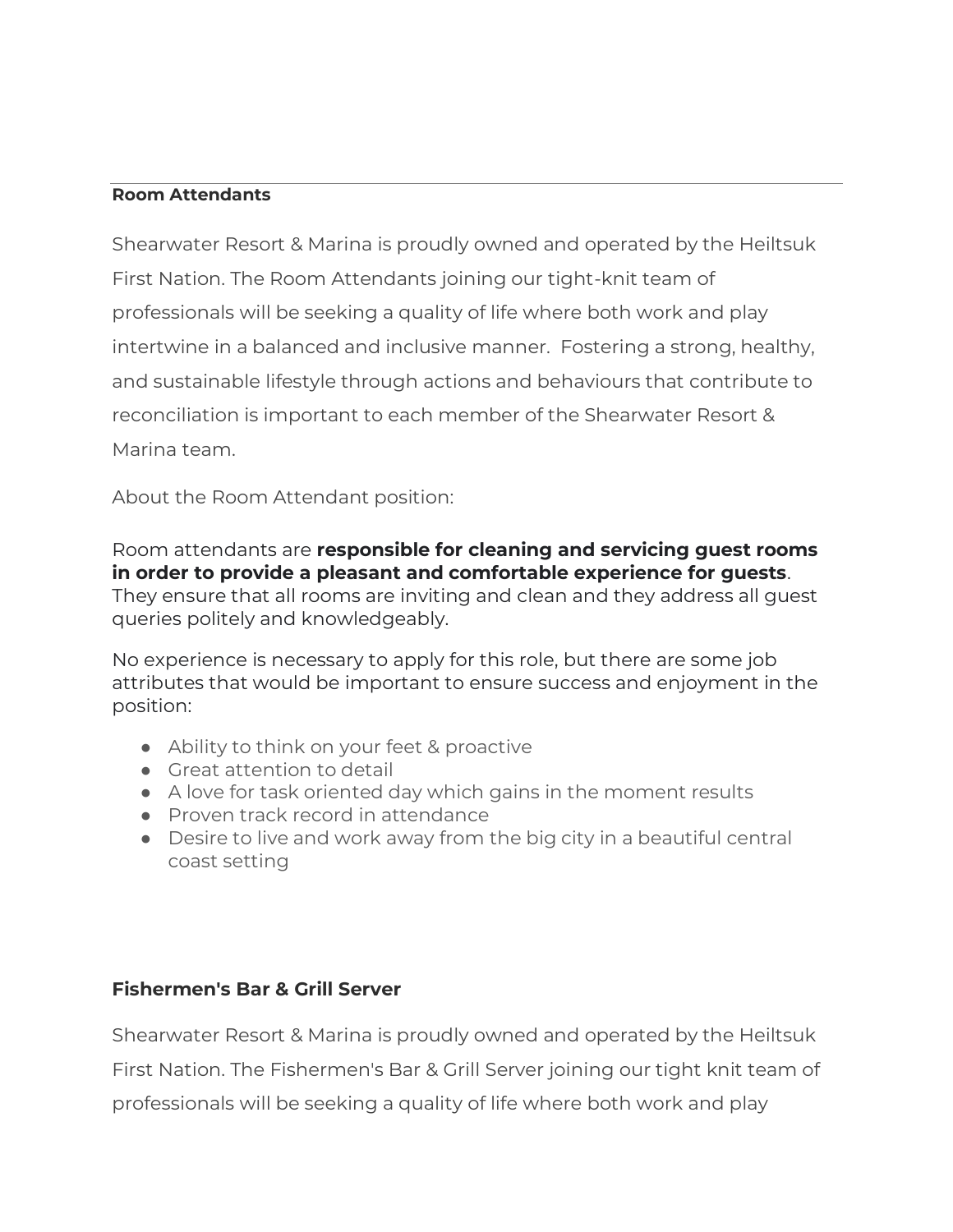intertwine in a balanced and inclusive manner. Fostering a strong, healthy and sustainable lifestyle through actions and behaviours that contribute to reconciliation is important to each member of the Shearwater Resort & Marina team.

About the Fishermen's Bar & Grill Server:

The Fishermen's Bar & Grill Restaurant Server, or Food Server, is responsible for providing excellent customer service and dining experience for customers at a restaurant. As a server, you will have the ability to seamlessly manage the guest experience in a very fast paced environment without appearing stressed or out of control. Aside from all aspects of managing the guest experience and your server section, you will comfortably provide responsible beverage service as legislated by your **Serving It Right** designation.

Requirements:

- Serving It Right responsible beverage service Certification
- Ability to provide excellent customer service to all diners
- Ability to use point-of-sale systems
- Ability to multitask and to cater to multiple groups at one time
- Ability to dissolve conflict, take criticism, and solve problems
- Knowledge of basic math equations, particularly addition and subtraction
- Ability to learn quickly on the job

# **Chef de Partie**

Shearwater Resort & Marina is proudly owned and operated by the Heiltsuk First Nation. The Chef de Partie joining our tight knit team of professionals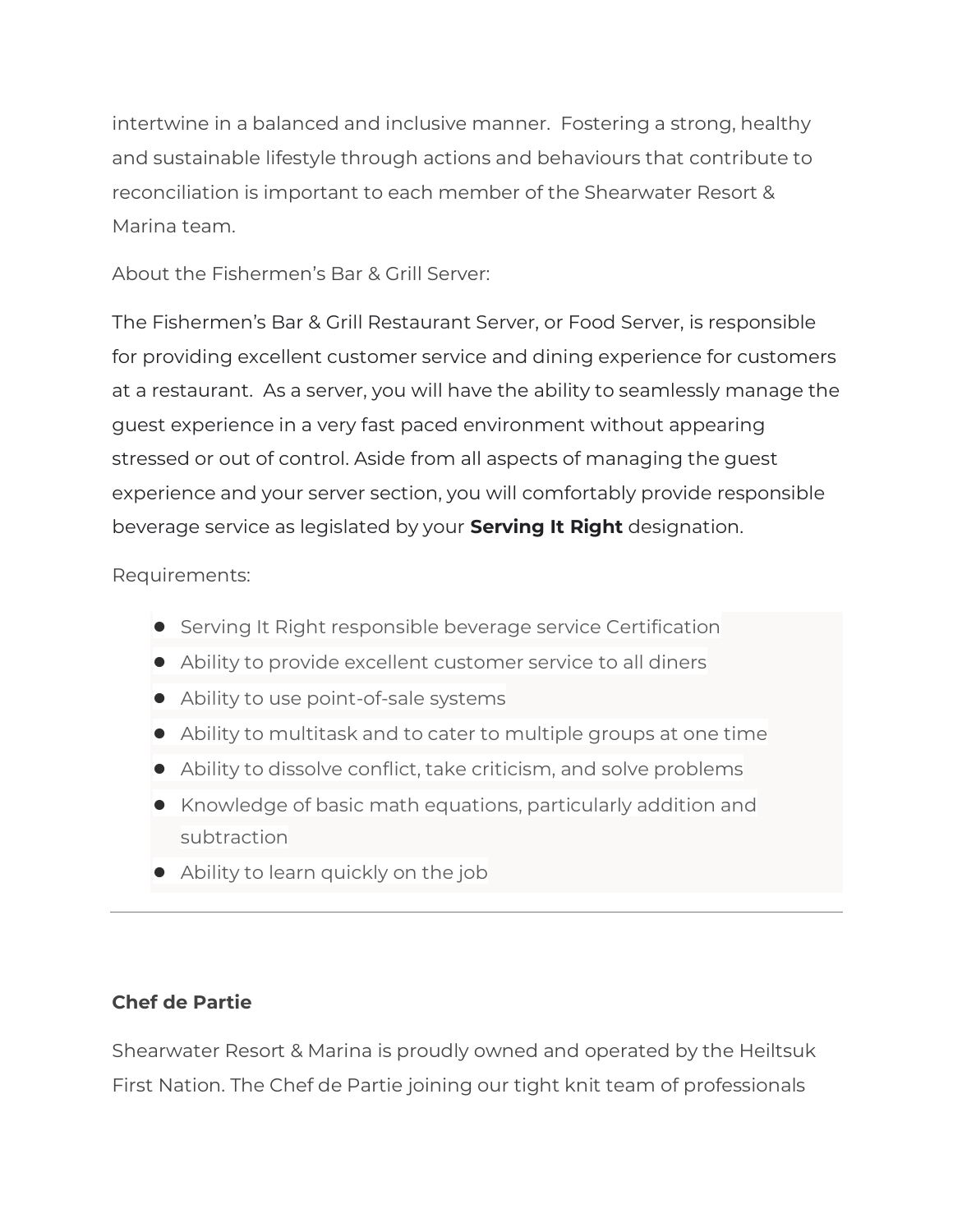will be seeking a quality of life where both work and play intertwine in a balanced and inclusive manner. Fostering a strong, healthy and sustainable lifestyle through actions and behaviours that contribute to reconciliation is important to each member of the Shearwater Resort & Marina team.

## About the Chef de Partie position:

The Chef de Partie is the assistant supervisor to the Head Chef and holds a leadership role on the line in the kitchen. Quality, consistency and cleanliness standards are the top skills that the Chef de Partie will bring to their role.

## **· Red Seal Certification Cook Level 2**

### **Fishermen's Bar & Grill Cooks - various levels**

Shearwater Resort & Marina is proudly owned and operated by the Heiltsuk First Nation. The Fishermen's Bar & Grill Cook's joining our tight knit team of professionals will be seeking a quality of life where both work and play intertwine in a balanced and inclusive manner. Fostering a strong, healthy and sustainable lifestyle through actions and behaviours that contribute to reconciliation is important to each member of the Shearwater Resort & Marina team.

About the Fishermen's Bar & Grill Cooks:

The Fishermen's Bar & Grill is actively seeking several levels of cooks with various amounts of experience and/or cooking styles. A flexible schedule and a great desire to learn and develop are the key assets of these roles. Shearwater Resort & Marina works closely with the Culinary department at the VCC and, for the right candidate, is open to sponsoring Red Seal Certification for keen and talented cooks. Regardless of your experience, this kitchen is likely a great fit for you.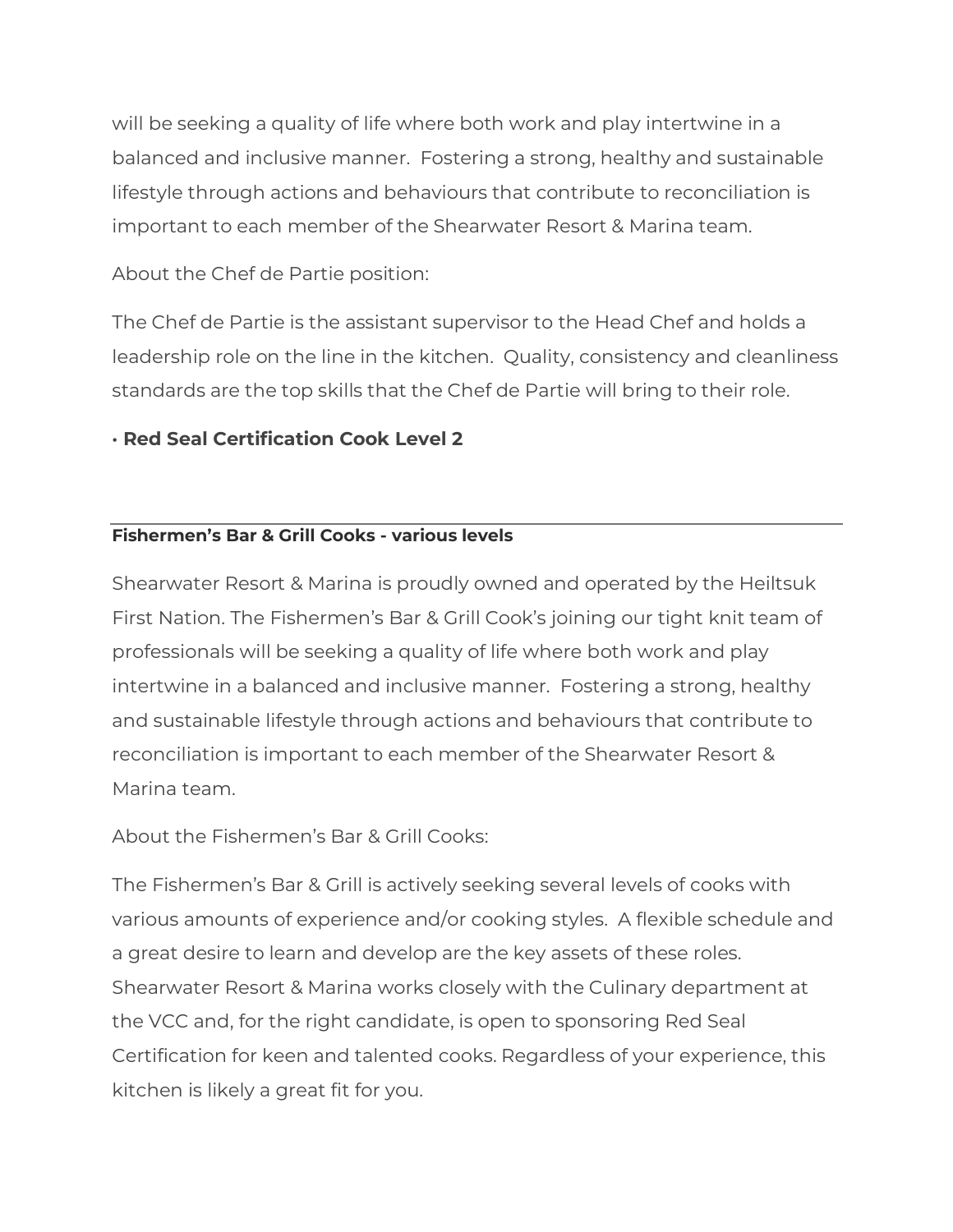## **Food & Beverage Assistant Manager**

Shearwater Resort & Marina is proudly owned and operated by the Heiltsuk First Nation. The Food & Beverage Assistant Manager joining our tight knit team of professionals will be seeking a quality of life where both work and play intertwine in a balanced and inclusive manner. Fostering a strong, healthy and sustainable lifestyle through actions and behaviours that contribute to reconciliation is important to each member of the Shearwater Resort & Marina team.

About the Food & Beverage Assistant Manager:

This is a great role for a Hotel Banquet Captain or a Cafe Manager looking for the next step in their career journey. The successful candidate will be the right hand of the Food & Beverage Manager providing a natural ability to lead and inspire teams and a high level of accountability.

- Displays warm hospitality with guests and fellow employees reflecting the values of the Heiltsuk First Nation in all interactions.
- Excellent customer service skills, with the ability to anticipate quest needs
- Serving It Right responsible beverage service Certification
- Ability to provide excellent customer service to all diners
- Ability to use point-of-sale systems
- Ability to multitask and to cater to multiple groups at one time
- Ability to dissolve conflict, take criticism, and solve problems
- Knowledge of basic math equations, particularly addition and subtraction
- Ability to learn quickly on the job
- Knowledge of basic administration skills and tasks such as scheduling and filing
- Ability to make sensible decisions when confronted with problems
- Maintain a professional attitude, and be creative in attending to guest requests